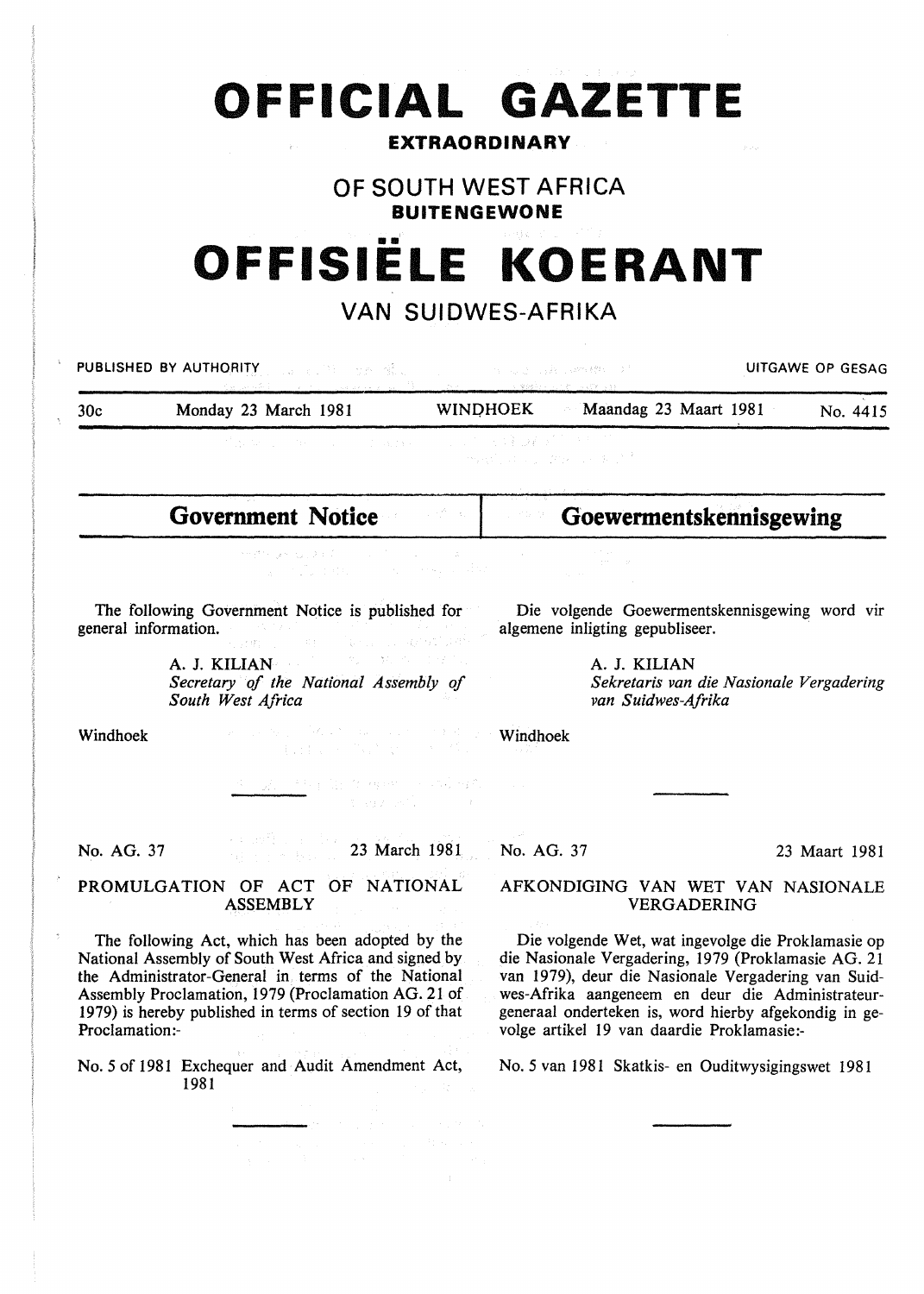Act No.5, 1981

#### EXCHEQUER AND AUDIT AMENDMENT ACT, 1981

#### *(English text signed by the Administrator-General on 17 March 1981)*

## **ACT**

#### To amend the Exchequer and Audit Act, 1975, In relation to the appointment of an Auditor-General and Incidental matters.

BE IT ENACTED by the National Assembly of South West Africa, as follows:-

1. The following section is hereby substituted for section

Substitution of section 41 of Act 66 of !975. 41 of the Exchequer and Audit Act, 1975:

 $\mathcal{L}(\mathcal{L}_{\mathcal{F}}) = \mathcal{L}(\mathcal{L}_{\mathcal{F}}) \mathcal{L}(\mathcal{L}_{\mathcal{F}}) \mathcal{L}(\mathcal{L}_{\mathcal{F}}) = \mathcal{L}(\mathcal{H})$ 

(A) South Search (A) (A) (A)

 $\lambda_{\rm{G}}/\eta_{\rm{c}}$ 

"Appointment and conditions of service of Auditor-General.

- 41. (1) (a) The Administrator-General shall appoint an Auditor-General.
	- (b) Whenever the office of Auditor-General is vacant for any reason whatsoever, the Administrator-General may appoint any person to act as Auditor-General during the Administrator-General's pleasure.

(2) Subject to the provisions of subsections  $(1)(b)$ ,  $(6)$ ,  $(7)$ ,  $(8)$ ,  $(9)$ ,  $(10)$  and  $(12)$  —

- (a) an Auditor-General shall hold office for a period of five years;
- (b) any person whose period of office as Auditor-General has expired shall be eligible for reappointment.
- (3) Subject to the provisions of subsection (9) (b), an Auditor-General shall be  $-$ 
	- (a) entitled to such remuneration as the Administrator-General may from time to time determine;
	- (b) entitled to such allowances, bonusses, gratuities and other employment benefits and subject to such conditions of employment as the Administrator-General may from time to time determine, having regard to the employment benefits and conditions of employment of officers in the government service: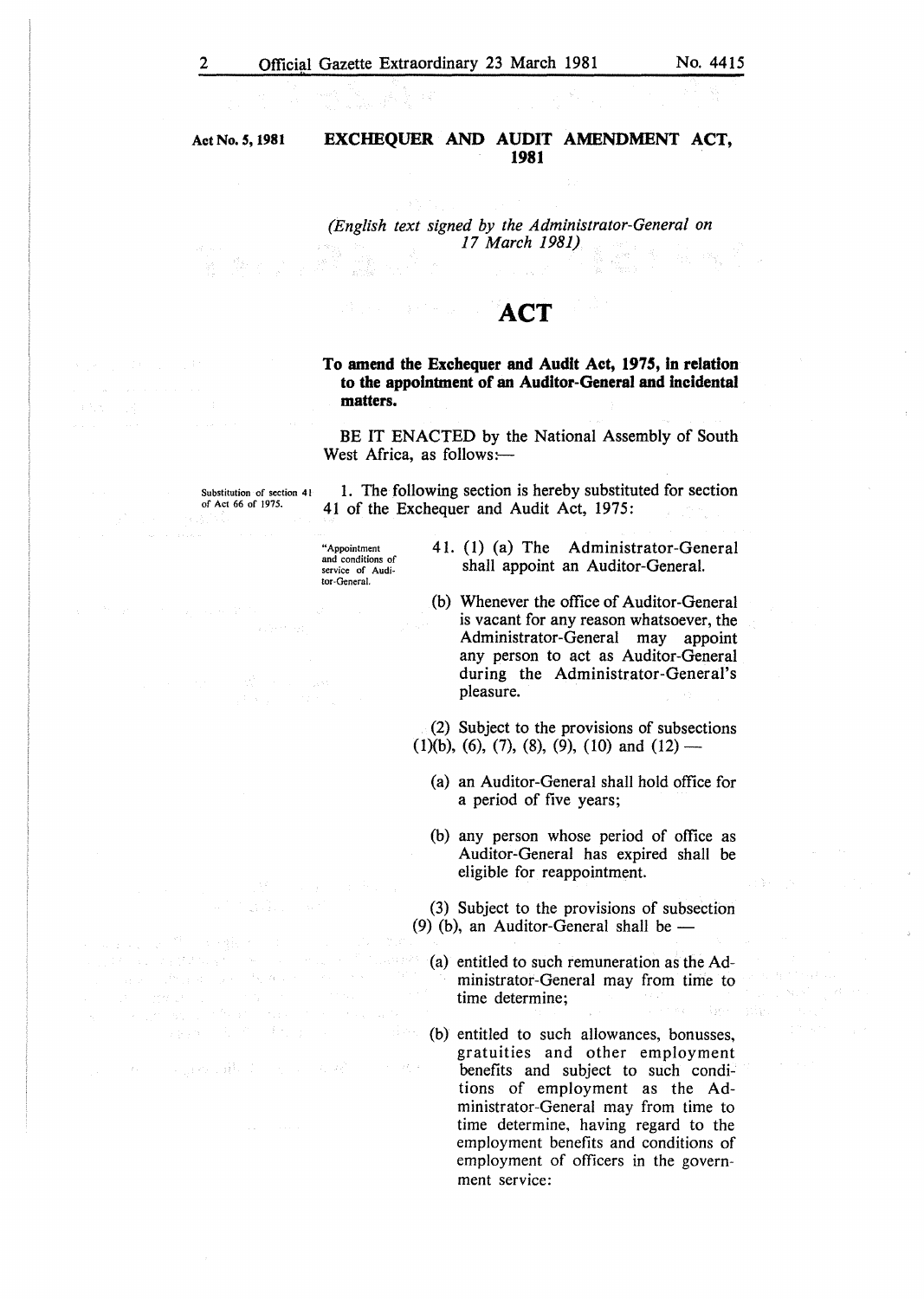#### SKATKIS- EN OUDITWYSIGINGSWET, 1981 Wet No. 5, 1981

#### *(Engelse teks deur die Administrateur-generaal onderteken op 17 Maart 1981)*

### WET

#### Tot wysiging van die Skatkis- en Ouditwet, 1975, met betrekking tot die aanstelling van 'n Ouditeur-generaal en verbandhoudende aangeleenthede.

DAAR WORD BEPAAL deur die Nasionale Vergadering van Suidwes-Afrika, soos volg:

1. Artikel 41 van die Skatkis- en Ouditwet, 1975, word vervanging van artikel 41 van die volgende artikel vervang: hierby deur die volgende artikel vervang:

.. Aanstelling en diensvoorwaar-des van Ouditeur-generaal.

- 41. (1) (a) Die Administrateur-generaal moet 'n Ouditeur-generaal aanstel.
- (b) Wanneer die amp van Ouditeurgeneraal om welke rede ook al vakant is, kan die Administrateur-generaal 'n persoon aanstel om as Ouditeurgeneraal waar te neem solank dit die Administrateur-generaal behaag.

(2) Behoudens die bepalings van subartikels (1) (b), (6), (7), (8), (9), (10) en  $(12)$ —

- (a) beklee 'n Ouditeur-generaal sy amp vir 'n tydperk van vyf jaar;
- (b) kan iemand wie se ampstermyn as Ouditeur-generaal verstryk het, weer aangestel word.

(3) Behoudens die bepalings van subartikel (9) (b), is 'n Ouditeur-generaal  $-$ 

- (a) geregtig op die besoldiging wat die Administrateur-generaal van tyd tot tyd bepaal;
- (b) geregtig op die toelaes, bonusse, gratifikasies en ander diensvoordele en onderworpe aan die diensvoorwaardes wat die Administrateur-generaal van tyd tot tyd met inagneming van die diensvoordele en diensvoorwaardes van beamptes in die regeringsdiens bepaal: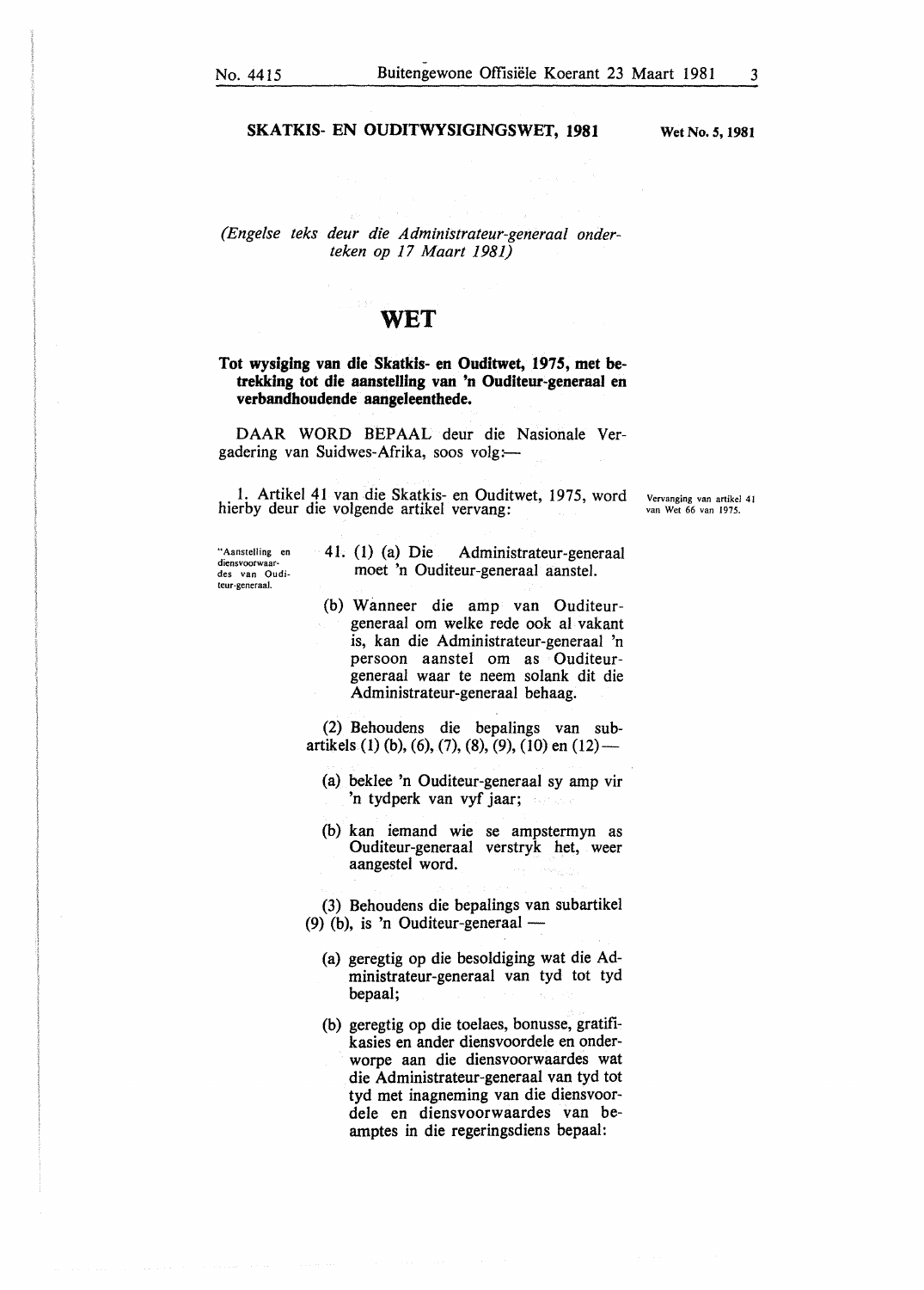#### Act No.5, **1981 EXCHEQUER AND AUDIT AMENDMENT ACT, 1981**

Provided that the remuneration or any benefit so determined in respect of an Auditor-General appointed under subsection (1) (b) may differ from the remuneration or such benefit so determined in respect of an Auditor-General appointed under subsection (1) (a).

(4) The remuneration of an Auditor-General shall not be reduced during his period of office.

(5) An Auditor-General appointed under subsection 1 (a) shall not perform or engage himself to perform any remunerative work outside the duties of his office, without the permission of the Administrator-General.

- (6) (a) The Administrator-General may suspend an Auditor-General from office on account of misconduct or inefficiency or if it will promote efficiency, and shall communicate the suspension and the reason therefor, by message to the National Assembly within fourteen days after the suspension, if the National Assembly is then assembled, or if the National Assembly is not then assembled, on the first day of its next ensuing assembly.
- (b) If within twenty-one days from the date on which the aforesaid suspension and the reason therefor have been so communicated to the National Assembly the Administrator-General is presented with an address from the National Assembly praying for the removal of the Auditor-General from office on account of any reason referred to in paragraph (a), the Administrator-General may remove him from office with effect from the date of his suspension from office.
- (c) If no such address is presented to the Administrator-General within the period referred to in paragraph (b), the Auditor-General shall be restored to office.
- (7) (a) The Administrator-General may at the request of an Auditor-General terminate his service by reason of continued ill-health not occasioned by his own fault.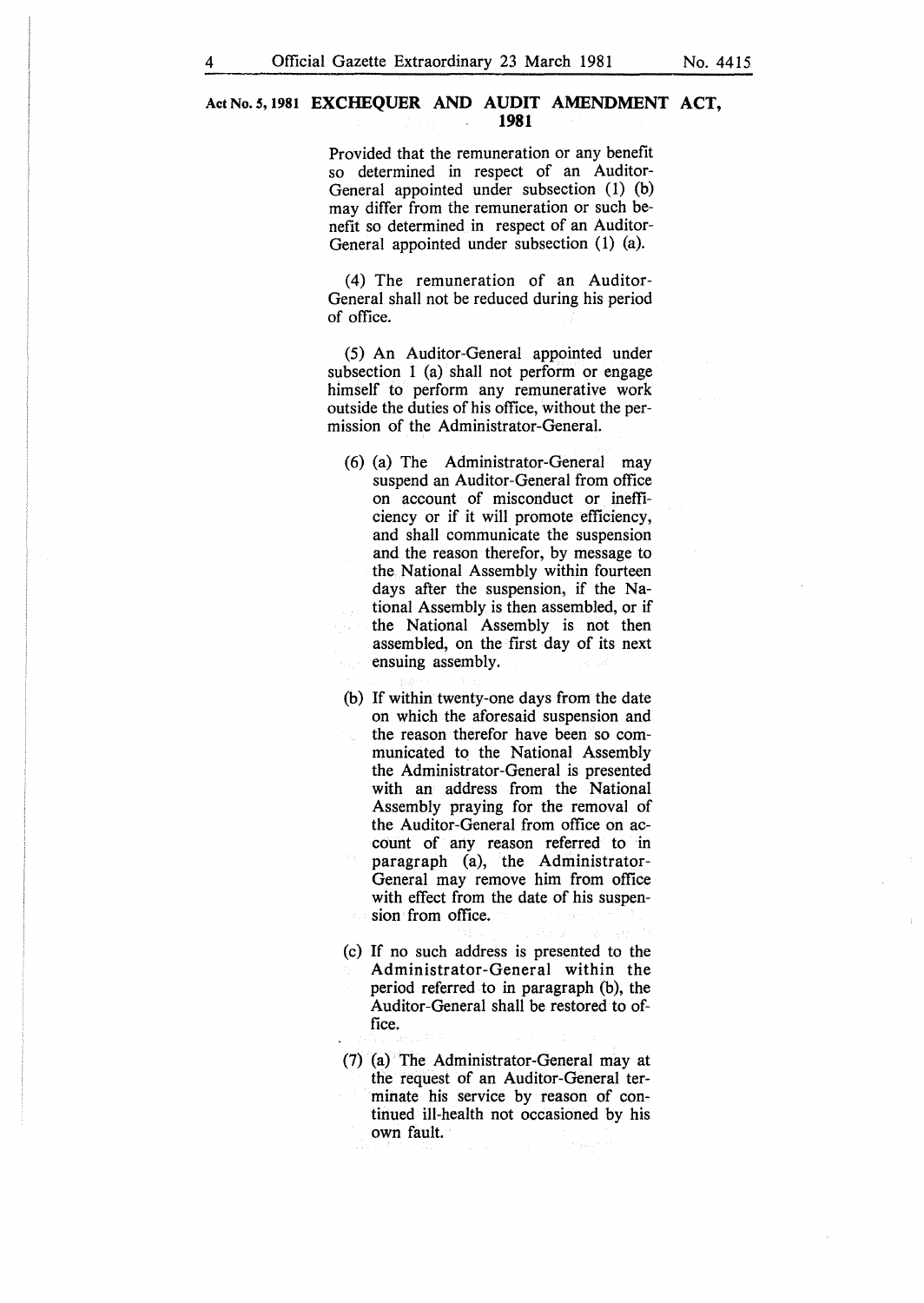#### SKATKIS- EN OUDITWYSIGINGSWET, 1981

Wet No.5, 1981

Met dien verstande dat die besoldiging of die een of ander voordeel aldus bepaal ten opsigte van 'n Ouditeur-generaal kragtens subartikel (I) (b) aangestel, kan verskil van die besoldiging of bedoelde voordeel aldus bepaal ten opsigte van 'n Ouditeur-generaal kragtens subartikel (1) (a) aangestel.

(4) Die besoldiging van 'n Ouditeurgeneraal word nie gedurende sy ampstermyn verminder nie.

(5) 'n Ouditeur-generaal kragtens subartikel (1) (a) aangestel, mag nie sonder die toestemming van die Administrateur-generaal besoldigde werk buite sy ampspligte verrig of hom verbind om dit te verrig nie.

- (6) (a) Die Administrateur-generaal kan 'n Ouditeur-generaal weens wangedrag of onbekwaamheid of indien dit doel~ treffendheid sal bevorder, in sy amp skors en moet die skorsing en die rede daarvoor per boodskap aan die Nasionale Vergadering meedeel binne veertien dae na die skorsing indien die Nasionale Vergadering dan bveen is, of indien die Nasionale Vergadering nie dan byeen is nie, op die eerste dag waarop hy weer byeenkom.
- (b) Indien daar binne een-en-twintig dae van die datum waarop bedoelde skorsing en die rede daarvoor aldus aan die Nasionale Vergadering meegedeel is, 'n adres van die Nasionale Vergadering aan die Administrateur-generaal voorgele word waarin versoek word dat die Ouditeur-generaal weens 'n in paragraaf (a) bedoelde rede van sy amp onthef word, kan die Administrateur-generaal hom van sy amp onthef met ingang van die datum waarop hy in sy amp geskors was.
- (c) Indien geen sodanige adres binne die in paragraaf (b) bedoelde tydperk aan die Administrateur-generaal voorgelê word nie, moet die Ouditeur-generaal in sy amp herstel word.
- (7) (a) Die Administrateur-generaal kan op versoek van 'n Ouditeur-generaal sy diens beëindig op grond van voortdurende swak gesondheid wat sonder sy toedoen ontstaan het.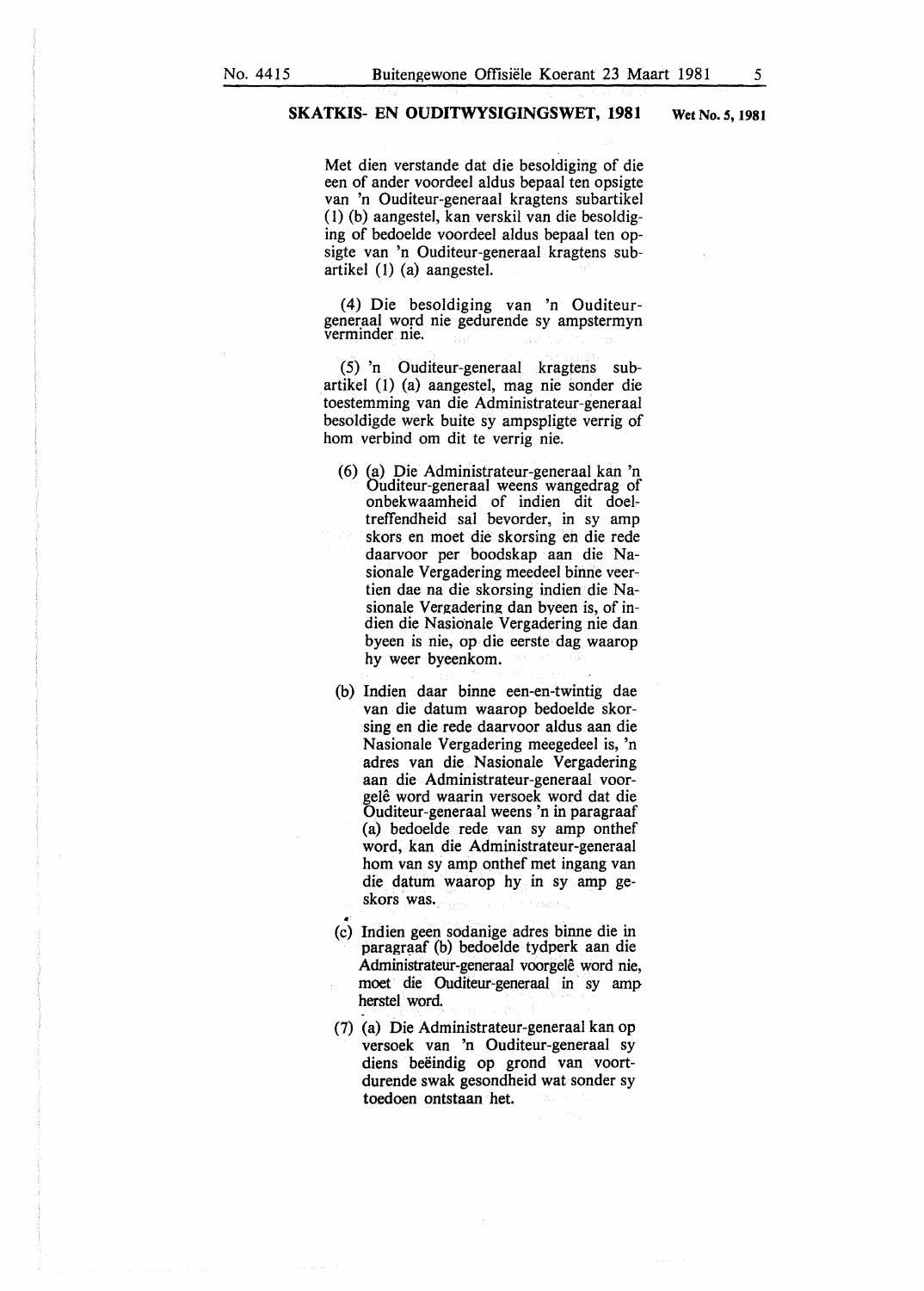#### Act No.5, 1981 EXCHEQUER AND AUDIT AMENDMENT ACT, 1981

(b) In the case of an Auditor-General having been an officer or employee in the government service on appointment, the termination of his service under paragraph (a) shall for the purposes of the laws relating to pensions, be deemed to be termination of his service as an officer or employee.

(8) Subject to the provisions of subsections (9) and (10), an Auditor-General appointed under subsection 1 (a) shall vacate his office on attaining the age of sixty years: Provided that if he attains the said age after the first day of any month in the year, he shall be deemed to have attained that age on the first day of the next succeeding month.

(9) The Administrator-General may, if he deems it to be desirable in the public interest -

- (a) determine that an Auditor-General may retain his office beyond the age of sixty years, for any period or periods expiring not later than the last day of the month in which he attains the age of sixty-seven years.
- (b) appoint any person over the age of sixty years as Auditor-General on such conditions as he may deem fit and for any period or periods expiring not later than the last day of the month in which he attains the age of sixty-seven years.

(10) If an officer or employee in the government service is appointed as Auditor-General-

- (a) the period of his service as Auditor-General shall be reckoned as part of and continuous with his service as such an officer or employee for purposes of leave and pension and the laws relating to pensions for officers or employees in the government service shall, subject to anything to the contrary in this section contained, continue to apply *mutatis mutandis* to him or, after his death to his dependants, as if he had continued to be such an officer or employee;
- (b) he retains the right to vacate his office and to retire at or on attaining a specified age, as he would have had if he had continued to be such an officer or employee.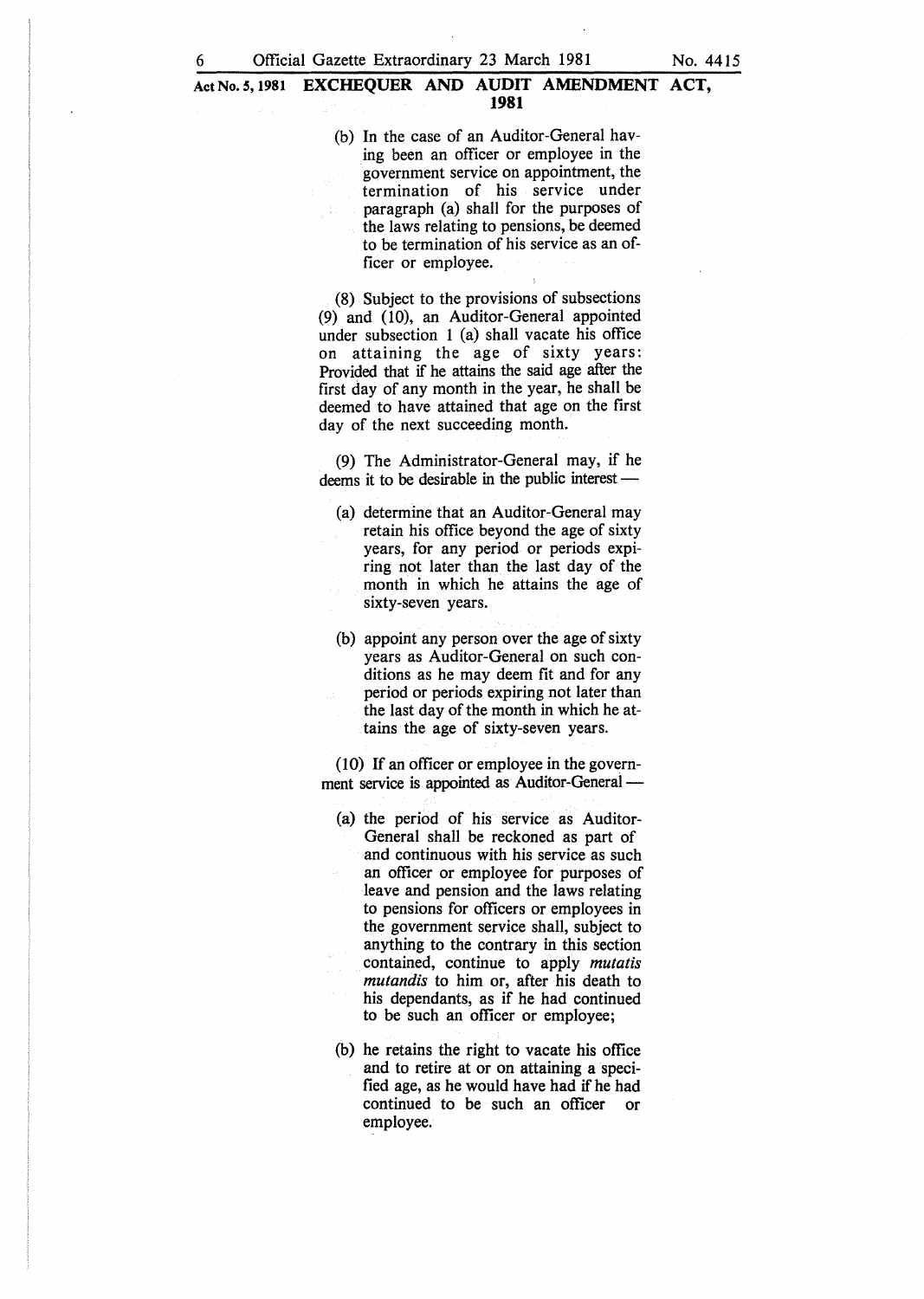#### SKATKIS- EN OUDITWYSIGINGSWET, 1981

(b) In die geval van 'n Ouditeur-generaal wat by aanstelling 'n beampte of werknemer in die regeringsdiens was, word die beëindiging van sy diens kragtens paragraaf (a), by die toepassing van die wetsbepalings op pensioene, geag beëindiging van sy diens as beampte of werknemer te wees.

(8) Behoudens die bepalings van subartikels (9) en (10), moet 'n Ouditeur-generaal kragtens subartikel 1 (a) aangestel, sy amp ontruim wanneer by die ouderdom van sestig jaar bereik: Met dien verstande dat indien by bedoelde ouderdom ná die eerste dag van 'n maand van die jaar bereik, hy geag word bedoelde ouderdom op die eerste dag van die eersvolgende maand te bereik het.

(9) Die Administrateur-generaal kan, indien hy dit in die openbare belang wenslik ag -

- (a) bepaal dat 'n Ouditeur-generaal na bereiking van die ouderdom van sestig jaar, in sy amp mag aanbly vir 'n tydperk of tydperke wat verstryk nie later nie as die laaste dag van die maand waarin by die ouderdom van sewe-ensestig jaar bereik;
- (b) 'n persoon b6 die ouderdom van sestig jaar as Ouditeur-generaal aanstel op die voorwaardes wat hy goed dink en vir 'n tydperk of tydperke wat verstryk nie later nie as die Iaaste dag van die maand waarin by die Quderdom van sewe-en-sestig jaar beretk.

(10) lndien 'n beampte of werknemer in die regeringsdiens as Ouditeur-generaal aangestel word $-$ 

- (a) word die tydperk van sy diens as Ouditeur-generaal gereken as deel van en aaneenlopend met sy diens as so 'n beampte of werknemer vir doeleindes van verlof en pensioen, en bly die wetsbepaling op pensioene vir beamptes of werknemers in die regeringsdiens, behoudens andersluidende bepalings van hierdie artikel, *mutatis mutandis*  van toepassing op hom of, ná sy dood, sy afhanklikes, asof by so 'n beampte of werknemer gebly het;
- (b) behou by die reg om op of by bereiking van 'n bepaalde ouderdom sy amp te ontruim en af te tree, wat hy sou gehad bet indien by so 'n beampte of werknemer gebly het.

Wet *No.5,* 1981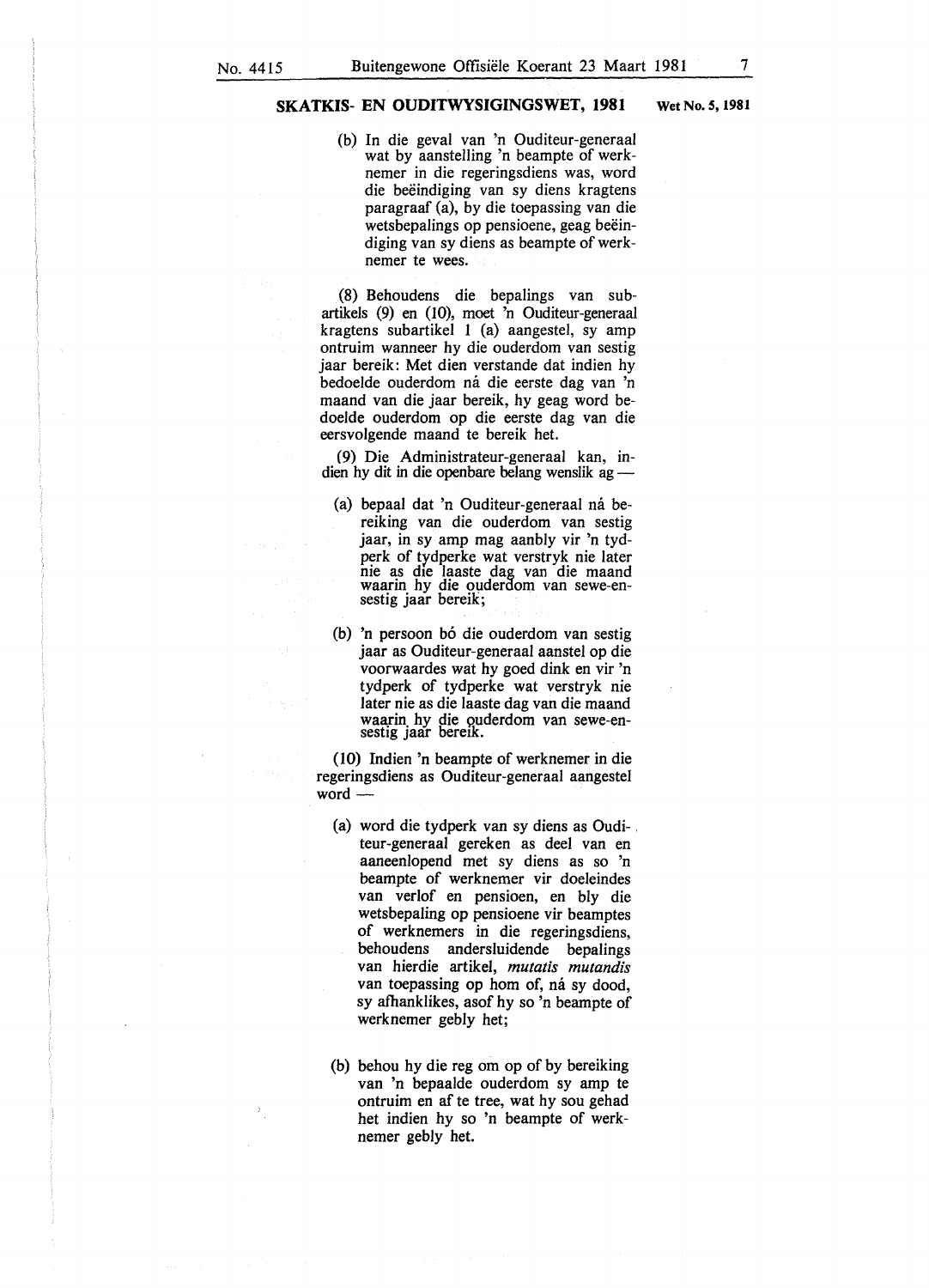an an Salaman.<br>An t-Alban East Co. 35

 $\alpha$  , and  $\alpha$  ,  $\beta$ an e a she

an Maria III<br>An Aonaich

1920년<br>19일 - 대한민국의 1931년<br>19일 - 대한민국의 1931년

in tiga in the giga

#### Act No. 5, 1981 **EXCHEQUER AND AUDIT AMENDMENT ACT, 1981**

(11) An Auditor-General appointed under  $(11)$  An Auditor-Genera<br>subsection (1) (a), who —

(a) immediately before his appointment<br>was an officer or employee in the was an officer or employee in the government service;

> (b) at the date on which he, for whatever reason, vacates his office as Auditor-General is not reappointed to the government service or transferred to a post constituting part of or additional to the fixed establishment of any department; and

(c) has not at that date attained the age at which he, as an officer or employee in  $\mathcal{D}^{\mathcal{L}}(T)$  ,  $\mathcal{L}^{\mathcal{L}}(T)$  ,  $\mathcal{L}^{\mathcal{L}}(T)$  ,  $\mathcal{D}^{\mathcal{L}}$ the government service, would have had the right to retire if he had continued to be such an officer or employee,

> shall have the right to retire on that date, or may be required by the Administrator-General then to retire, and if he so retires or is required to retire, he shall, for the purposes of the laws relating to pensions, be deemed to have retired from service on account of the termination of his service as a result of the reorganisation of the government service.

(12) An Auditor-General who seeks elec- $\mathbb{Z}^{2m+1}$ tion as a member of any legislative body shall vacate his office.".

2. This Act shall be called the Exchequer and Audit Amendment Act, 1981, and shall come into operation on 1 April 1981.

of a milk and the state of the The company and an extra complete the pro-an an sheachtair a' <sup>a</sup>n a sa na khuja wa kata mwezi<br>Alikuwa wilai wa miasa jamihu

 $\label{eq:2} \begin{split} \mathcal{E}_{\text{Lip}}(\mathcal{A}^{\text{Lip}}_{\text{Lip}}(\mathcal{A}^{\text{Lip}}_{\text{Lip}}(\mathcal{A}^{\text{Lip}}_{\text{Lip}})) = \mathcal{E}_{\text{Lip}}(\mathcal{A}^{\text{Lip}}_{\text{Lip}}(\mathcal{A}^{\text{Lip}}_{\text{Lip}})) \mathcal{E}_{\text{Lip}}(\mathcal{A}^{\text{Lip}}_{\text{Lip}}(\mathcal{A}^{\text{Lip}}_{\text{Lip}}(\mathcal{A}^{\text{Lip}}_{\text{Lip}})) = \mathcal{E}_{\$  $\sim$  1.

Short title and commence**ment.**